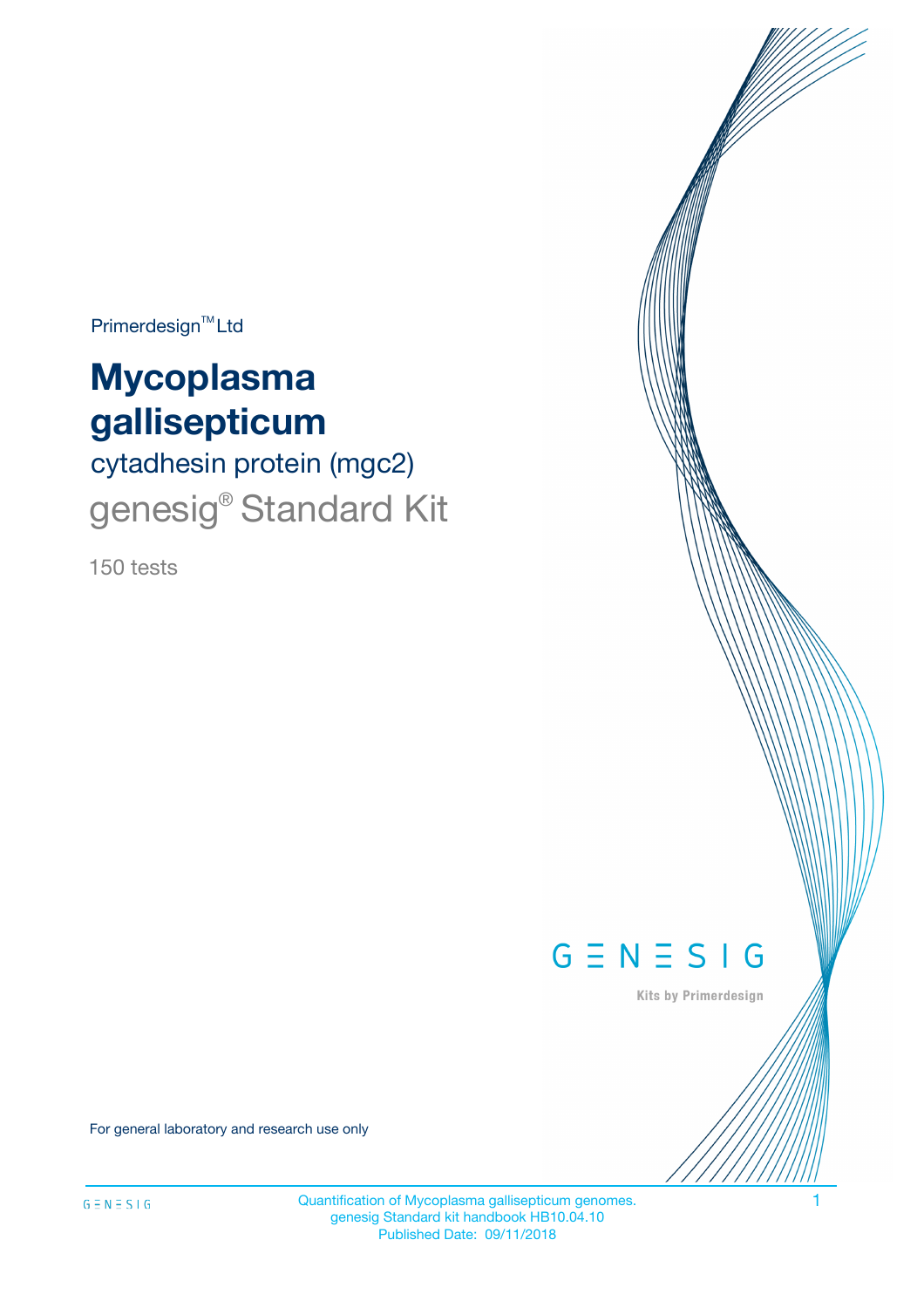## Introduction to Mycoplasma gallisepticum

Mycoplasma Gallisepticum is a flask-shaped bacterium of the Mycoplasma genus. Infections with this virus causes chronic respiratory disease in chickens and infectious sinusitis in turkeys and other fowl. M. Gallisepticum lack a cell wall with the cells being bound only by a plasma membrane. The double-stranded DNA genome is over 1M bp in length arranged in a circular conformation and encoding over 800 genes. The largest family of genes is the VlhA family which code pMGA lipoproteins involved in antigenic variation.

M. Gallisepticum can survive in the environment for up to 2 months depending on the conditions. This enables transmission via dust, drinking water and food as well as by direct contact with an infected bird. The bacteria target the epithelial cells of the tracheal lumen, adhering to the sialic acid residues with this cytadherence being mediated by two genes in particular: CrmA and GapA. Once attached to the epithelial cells, the host cell membrane fuses with the bacterium leading to infection with binary fission resulting in an increase in Mycoplasma number within the cell within 24 hours of infection. Secondary infection with other bacteria results from ciliostasis and deciliation of the tracheal epithelium which allows access to erythrocytes.

Symptoms of M. Gallisepticum infection usually last for several weeks with resultant mortality rates as high as 60% and those birds which do recover from infection remaining carriers. Infection initially presents with a nasal discharge followed by a foamy or bubbly exudate in the eyes as a result of swelling of nasal passages, sinuses, trachea, and bronchi. The infection subsequently results in a persistent cough, sneezing and sniffing with weight loss and a decrease in egg production also being apparent. Infected birds can be treated with antibiotics such as Erythromycin, Tylosin, Spectinomycin or Lincomycin administered via feed, water or injection.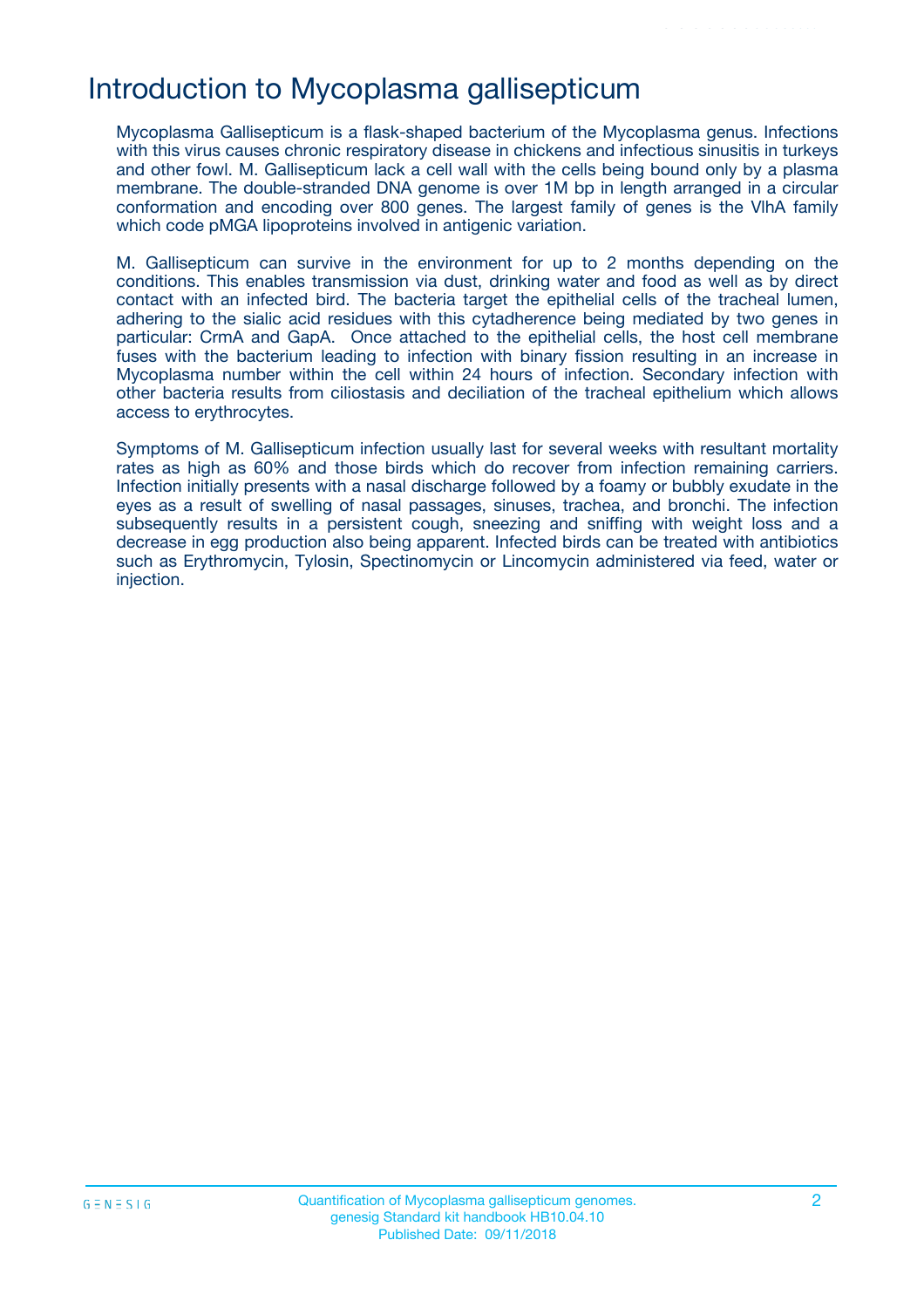

The Primerdesign genesig Kit for Mycoplasma gallisepticum (M.gallisepticum) genomes is designed for the in vitro quantification of M.gallisepticum genomes. The kit is designed to have a broad detection profile. Specifically, the primers represent 100% homology with over 95% of the NCBI database reference sequences available at the time of design.

The dynamics of genetic variation means that new sequence information may become available after the initial design. Primerdesign periodically reviews the detection profiles of our kits and when required releases new versions.

If you require further information, or have a specific question about the detection profile of this kit then please send an e.mail to enquiry@primerdesign.co.uk and our bioinformatics team will answer your question.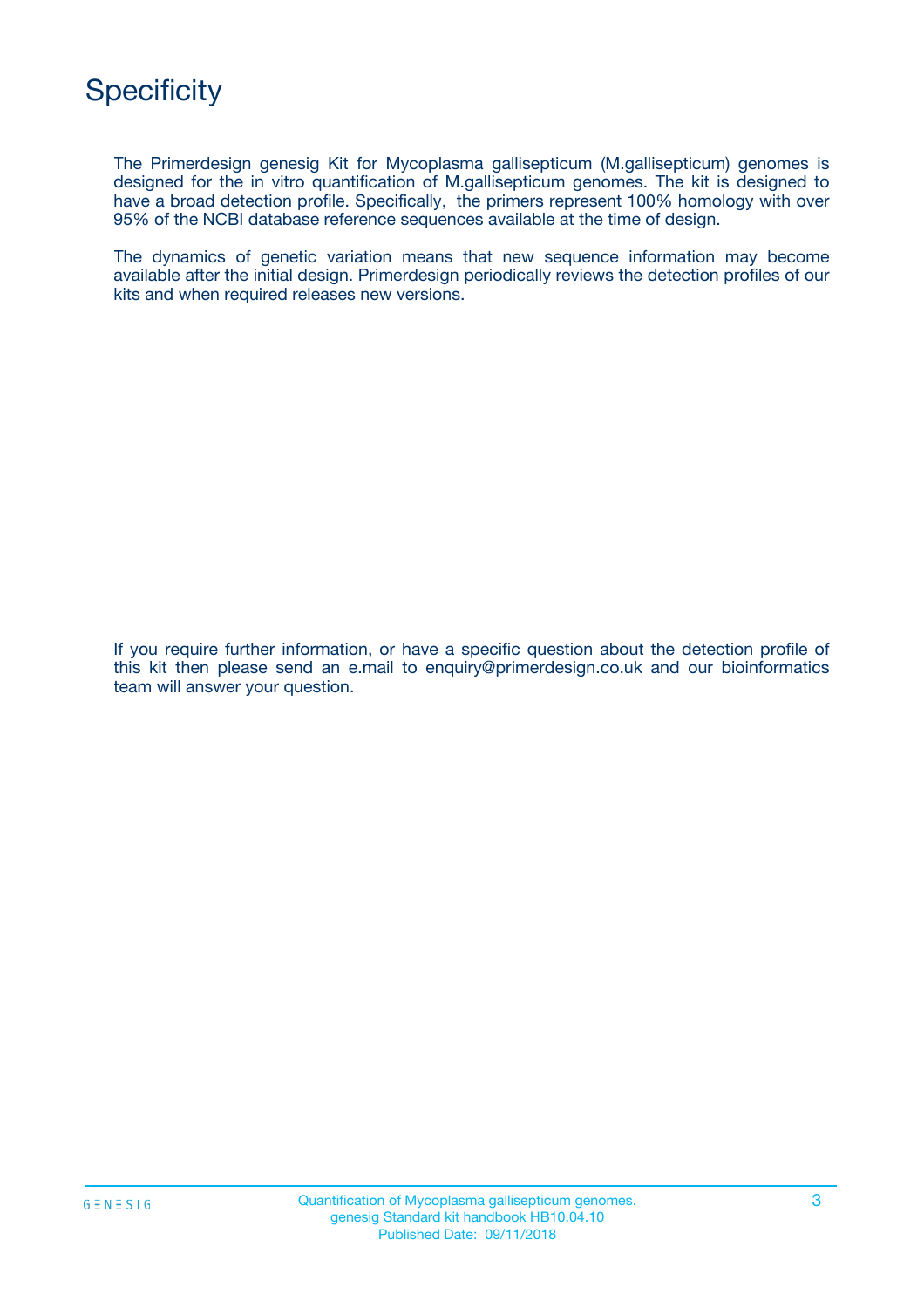# Kit contents

- **M.gallisepticum specific primer/probe mix (150 reactions BROWN)** FAM labelled
- **M.gallisepticum positive control template (for Standard curve RED)**
- **RNase/DNase free water (WHITE)** for resuspension of primer/probe mixes
- **Template preparation buffer (YELLOW)** for resuspension of positive control template and standard curve preparation

# Reagents and equipment to be supplied by the user

#### **Real-time PCR Instrument**

#### **Extraction kit**

This kit is recommended for use with genesig Easy DNA/RNA extraction kit. However, it is designed to work well with all processes that yield high quality RNA and DNA with minimal PCR inhibitors.

#### **oasig**TM **lyophilised or Precision**®**PLUS 2X qPCR Master Mix**

This kit is intended for use with oasig or PrecisionPLUS2X qPCR Master Mix.

**Pipettors and Tips**

**Vortex and centrifuge**

**Thin walled 1.5 ml PCR reaction tubes**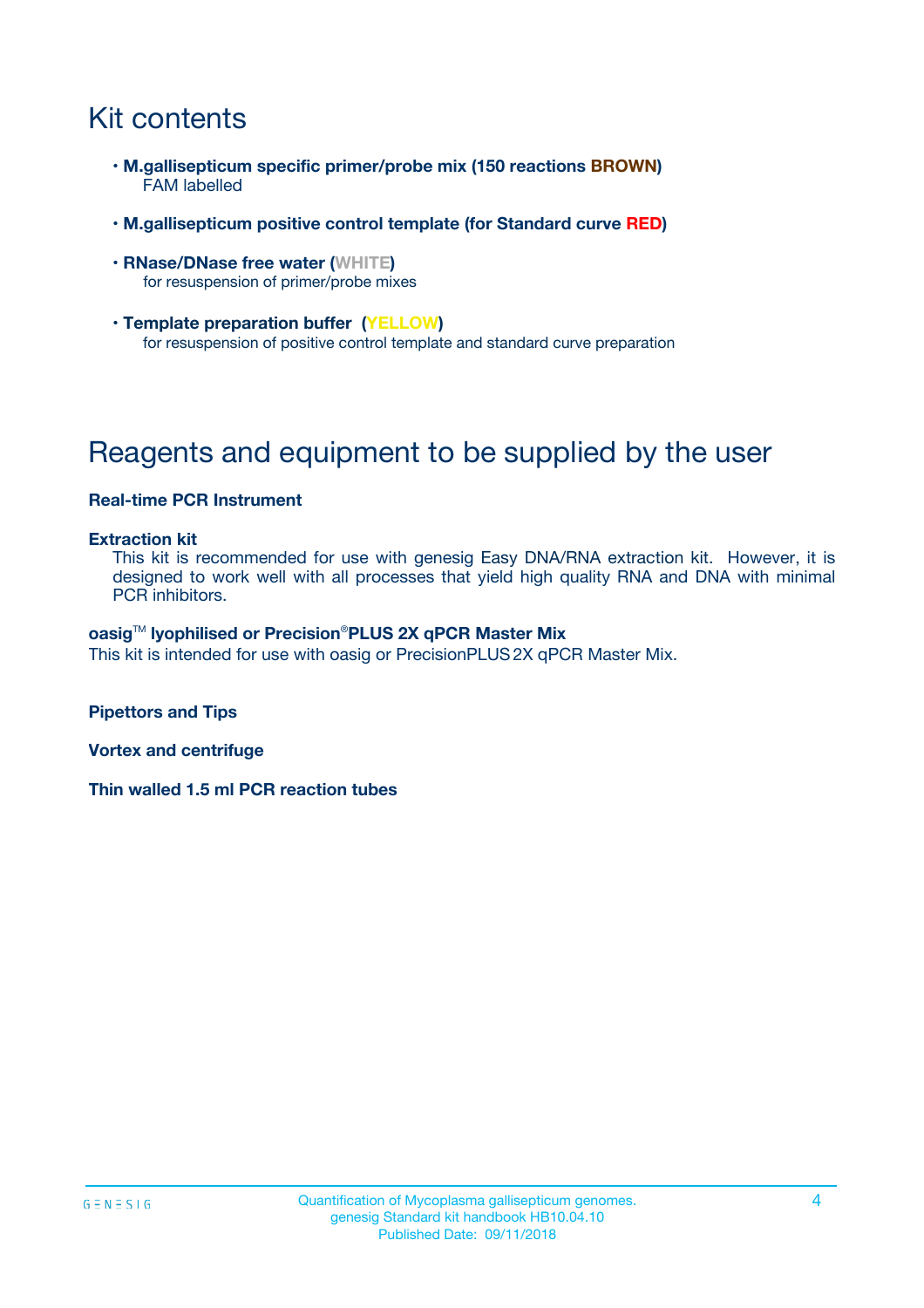### Kit storage and stability

This kit is stable at room temperature but should be stored at -20ºC on arrival. Once the lyophilised components have been resuspended they should not be exposed to temperatures above -20°C for longer than 30 minutes at a time and unnecessary repeated freeze/thawing should be avoided. The kit is stable for six months from the date of resuspension under these circumstances.

If a standard curve dilution series is prepared this can be stored frozen for an extended period. If you see any degradation in this serial dilution a fresh standard curve can be prepared from the positive control.

Primerdesign does not recommend using the kit after the expiry date stated on the pack.

### Suitable sample material

All kinds of sample material suited for PCR amplification can be used. Please ensure the samples are suitable in terms of purity, concentration, and DNA integrity. Always run at least one negative control with the samples. To prepare a negative-control, replace the template DNA sample with RNase/DNase free water.

### Dynamic range of test

Under optimal PCR conditions genesig M.gallisepticum detection kits have very high priming efficiencies of >95% and can detect less than 100 copies of target template.

### Notices and disclaimers

This product is developed, designed and sold for research purposes only. It is not intended for human diagnostic or drug purposes or to be administered to humans unless clearly expressed for that purpose by the Food and Drug Administration in the USA or the appropriate regulatory authorities in the country of use. During the warranty period Primerdesign genesig detection kits allow precise and reproducible data recovery combined with excellent sensitivity. For data obtained by violation to the general GLP guidelines and the manufacturer's recommendations the right to claim under guarantee is expired. PCR is a proprietary technology covered by several US and foreign patents. These patents are owned by Roche Molecular Systems Inc. and have been sub-licensed by PE Corporation in certain fields. Depending on your specific application you may need a license from Roche or PE to practice PCR. Additional information on purchasing licenses to practice the PCR process may be obtained by contacting the Director of Licensing at Roche Molecular Systems, 1145 Atlantic Avenue, Alameda, CA 94501 or Applied Biosystems business group of the Applera Corporation, 850 Lincoln Centre Drive, Foster City, CA 94404. In addition, the 5' nuclease assay and other homogeneous amplification methods used in connection with the PCR process may be covered by U.S. Patents 5,210,015 and 5,487,972, owned by Roche Molecular Systems, Inc, and by U.S. Patent 5,538,848, owned by The Perkin-Elmer Corporation.

### Trademarks

Primerdesign™ is a trademark of Primerdesign Ltd.

genesig $^\circledR$  is a registered trademark of Primerdesign Ltd.

The PCR process is covered by US Patents 4,683,195, and 4,683,202 and foreign equivalents owned by Hoffmann-La Roche AG. BI, ABI PRISM® GeneAmp® and MicroAmp® are registered trademarks of the Applera Genomics (Applied Biosystems Corporation). BIOMEK® is a registered trademark of Beckman Instruments, Inc.; iCycler™ is a registered trademark of Bio-Rad Laboratories, Rotor-Gene is a trademark of Corbett Research. LightCycler™ is a registered trademark of the Idaho Technology Inc. GeneAmp®, TaqMan® and AmpliTaqGold® are registered trademarks of Roche Molecular Systems, Inc., The purchase of the Primerdesign reagents cannot be construed as an authorization or implicit license to practice PCR under any patents held by Hoffmann-LaRoche Inc.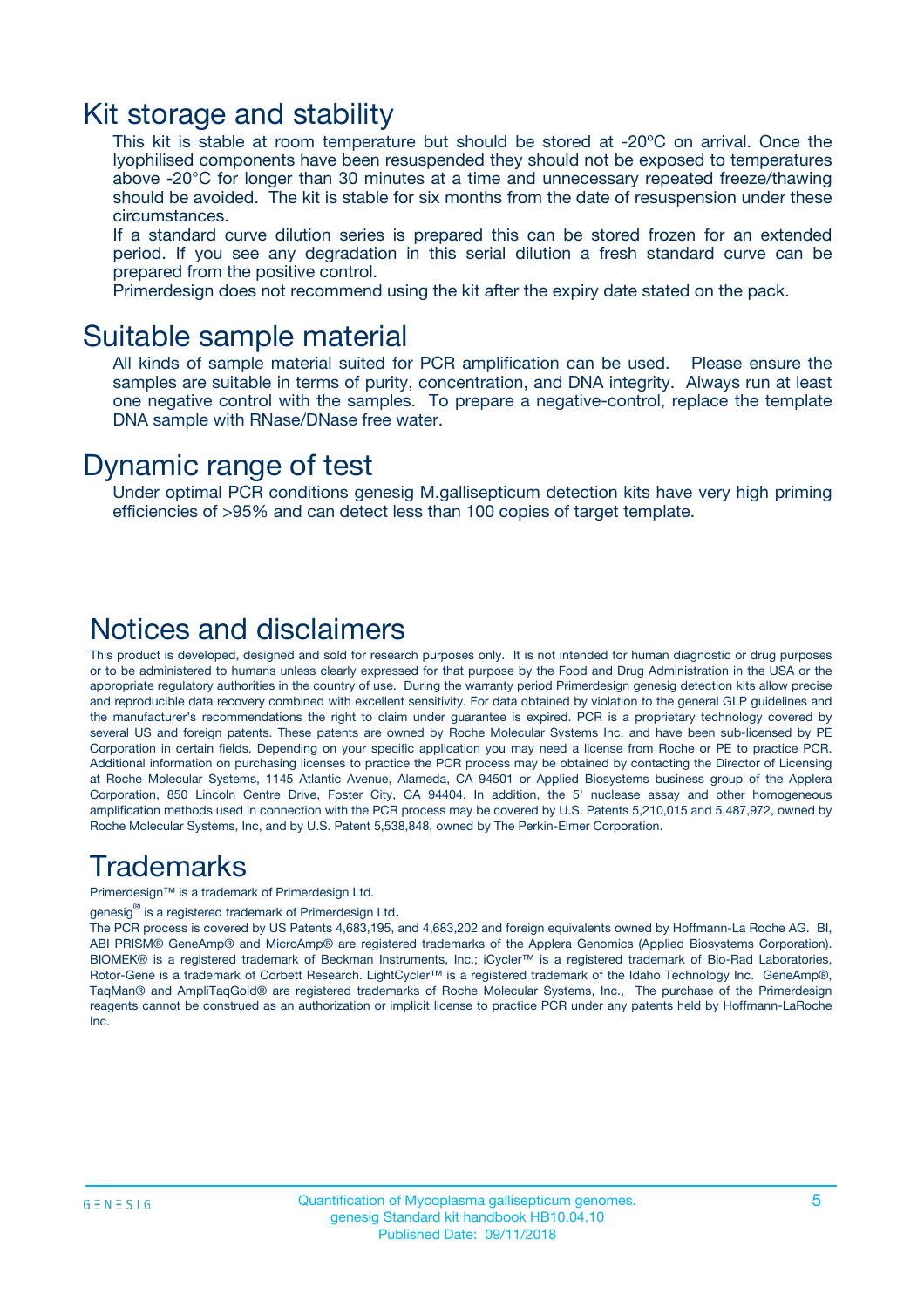## Principles of the test

#### **Real-time PCR**

A M.gallisepticum specific primer and probe mix is provided and this can be detected through the FAM channel.

The primer and probe mix provided exploits the so-called TaqMan® principle. During PCR amplification, forward and reverse primers hybridize to the M.gallisepticum DNA. A fluorogenic probe is included in the same reaction mixture which consists of a DNA probe labeled with a 5`-dye and a 3`-quencher. During PCR amplification, the probe is cleaved and the reporter dye and quencher are separated. The resulting increase in fluorescence can be detected on a range of qPCR platforms.

#### **Positive control**

For copy number determination and as a positive control for the PCR set up, the kit contains a positive control template. This can be used to generate a standard curve of M.gallisepticum copy number / Cq value. Alternatively the positive control can be used at a single dilution where full quantitative analysis of the samples is not required. Each time the kit is used, at least one positive control reaction must be included in the run. A positive result indicates that the primers and probes for detecting the target M.gallisepticum gene worked properly in that particular experimental scenario. If a negative result is obtained the test results are invalid and must be repeated. Care should be taken to ensure that the positive control does not contaminate any other kit component which would lead to false-positive results. This can be achieved by handling this component in a Post PCR environment. Care should also be taken to avoid cross-contamination of other samples when adding the positive control to the run. This can be avoided by sealing all other samples and negative controls before pipetting the positive control into the positive control well.

#### **Negative control**

To validate any positive findings a negative control reaction should be included every time the kit is used. For this reaction the RNase/DNase free water should be used instead of template. A negative result indicates that the reagents have not become contaminated while setting up the run.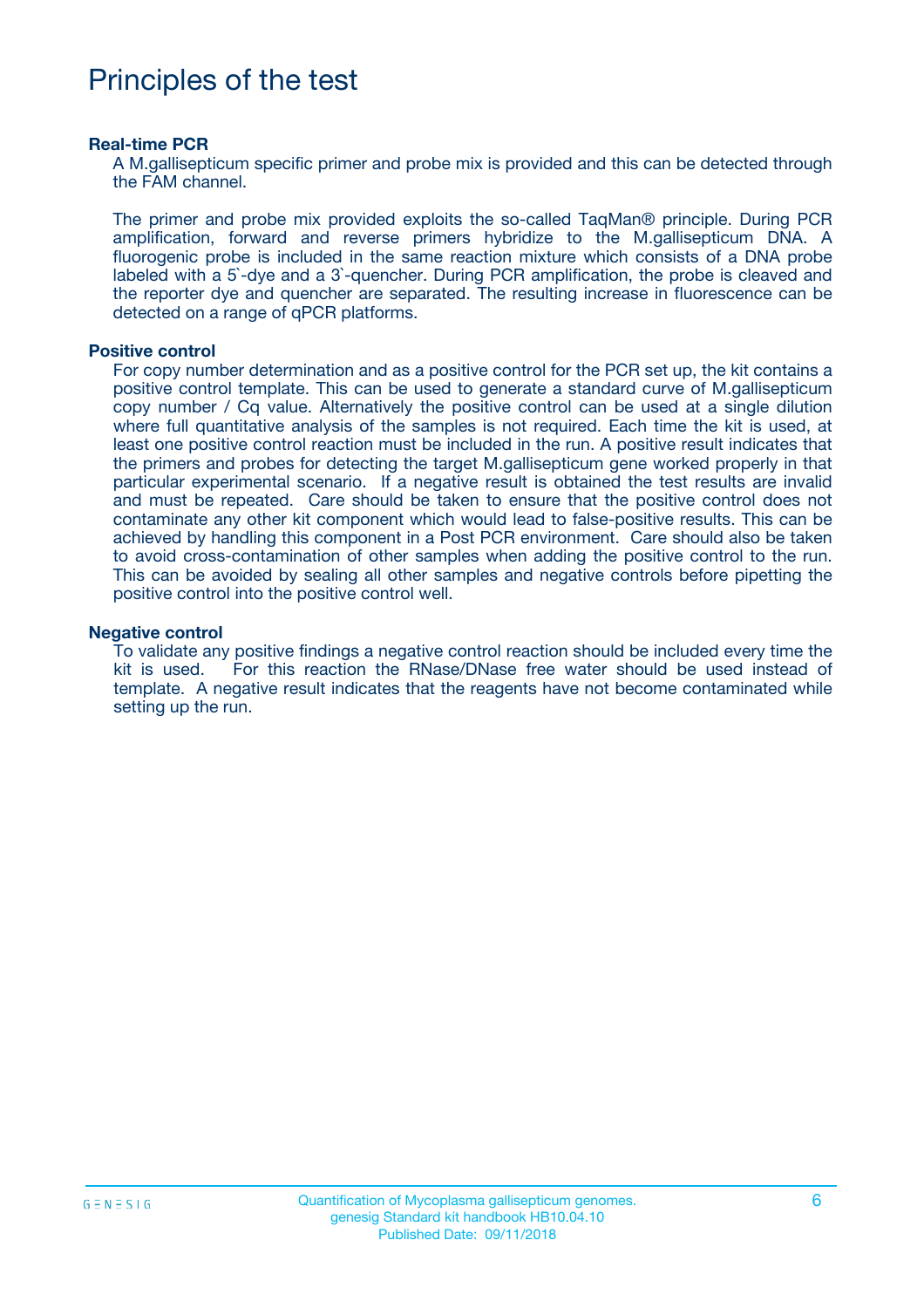## Resuspension protocol

To minimize the risk of contamination with foreign DNA, we recommend that all pipetting be performed in a PCR clean environment. Ideally this would be a designated PCR lab or PCR cabinet. Filter tips are recommended for all pipetting steps.

#### **1. Pulse-spin each tube in a centrifuge before opening.**

This will ensure lyophilised primer and probe mix is in the base of the tube and is not spilt upon opening the tube.

**2. Resuspend the kit components in the RNase/DNase free water supplied, according to the table below.**

To ensure complete resuspension, vortex each tube thoroughly.

| Component - resuspend in water           | Volume |
|------------------------------------------|--------|
| <b>Pre-PCR pack</b>                      |        |
| M.gallisepticum primer/probe mix (BROWN) | 165 ul |

### **3. Resuspend the positive control template in the template preparation buffer supplied, according to the table below:**

To ensure complete resuspension, vortex the tube thoroughly.

| Component - resuspend in template preparation buffer | lVolume' |
|------------------------------------------------------|----------|
| <b>Post-PCR heat-sealed foil</b>                     |          |
| M.gallisepticum Positive Control Template (RED) *    | 500 µl   |

\* This component contains high copy number template and is a VERY significant contamination risk. It must be opened and handled in a separate laboratory environment, away from the other components.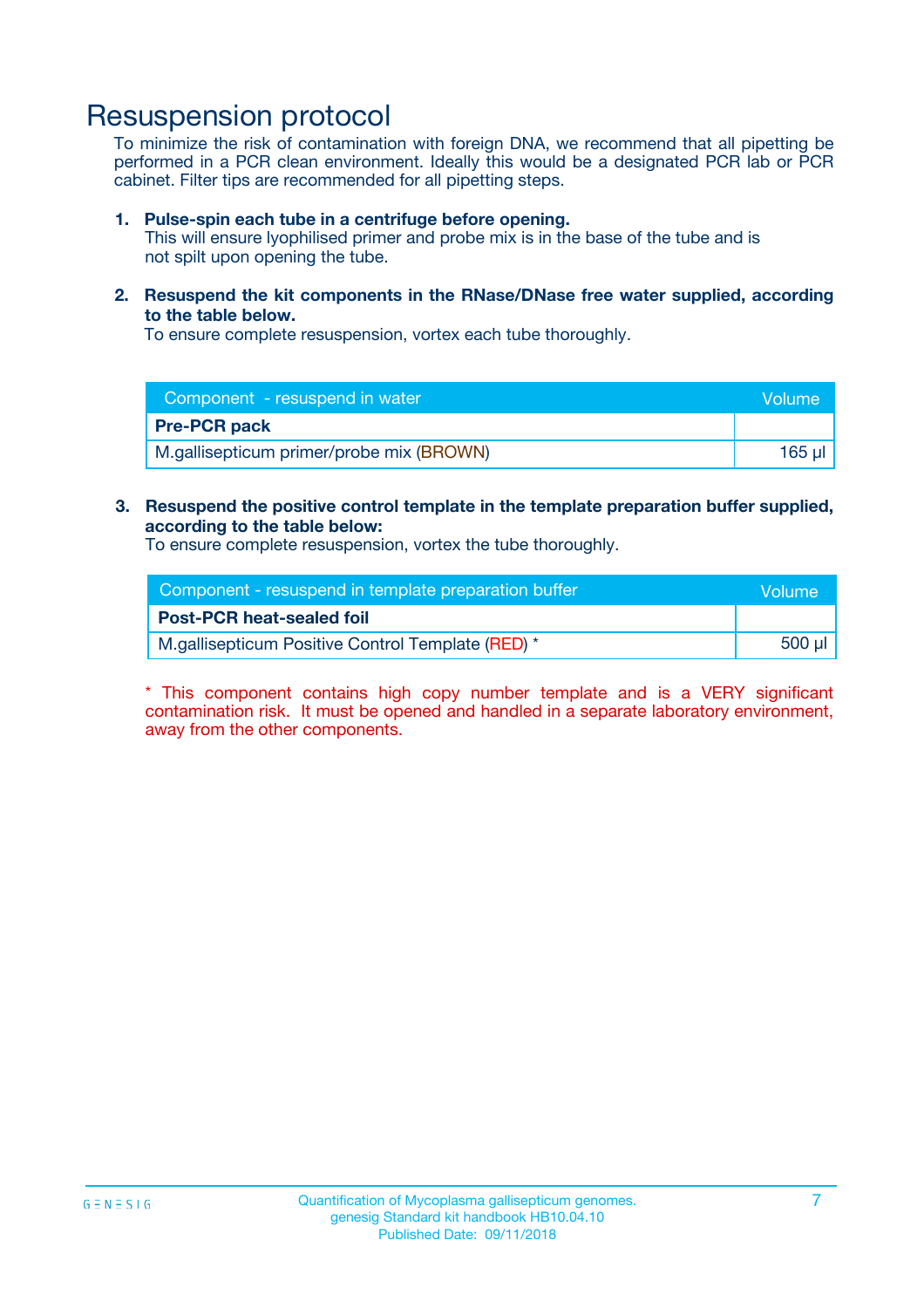# qPCR detection protocol

**1. For each DNA sample prepare a reaction mix according to the table below:** Include sufficient reactions for positive and negative controls.

| Component                                 | Volume     |
|-------------------------------------------|------------|
| oasig or PrecisionPLUS 2X qPCR Master Mix | 10 $\mu$   |
| M.gallisepticum primer/probe mix (BROWN)  | 1 $\mu$    |
| <b>RNase/DNase free water (WHITE)</b>     | $4 \mu$    |
| <b>Final Volume</b>                       | $15$ $\mu$ |

- **2. Pipette 15µl of this mix into each well according to your qPCR experimental plate set up.**
- **3. Prepare DNA templates for each of your samples.**
- **4. Pipette 5µl of DNA template into each well, according to your experimental plate set up.**

For negative control wells use 5µl of RNase/DNase free water. The final volume in each well is 20µl.

**5. If a standard curve is included for quantitative analysis, prepare a reaction mix according to the table below:**

| Component                                 | Volume   |
|-------------------------------------------|----------|
| oasig or PrecisionPLUS 2X qPCR Master Mix | 10 µl    |
| M.gallisepticum primer/probe mix (BROWN)  | 1 µI     |
| <b>RNase/DNase free water (WHITE)</b>     | $4 \mu$  |
| <b>Final Volume</b>                       | $15 \mu$ |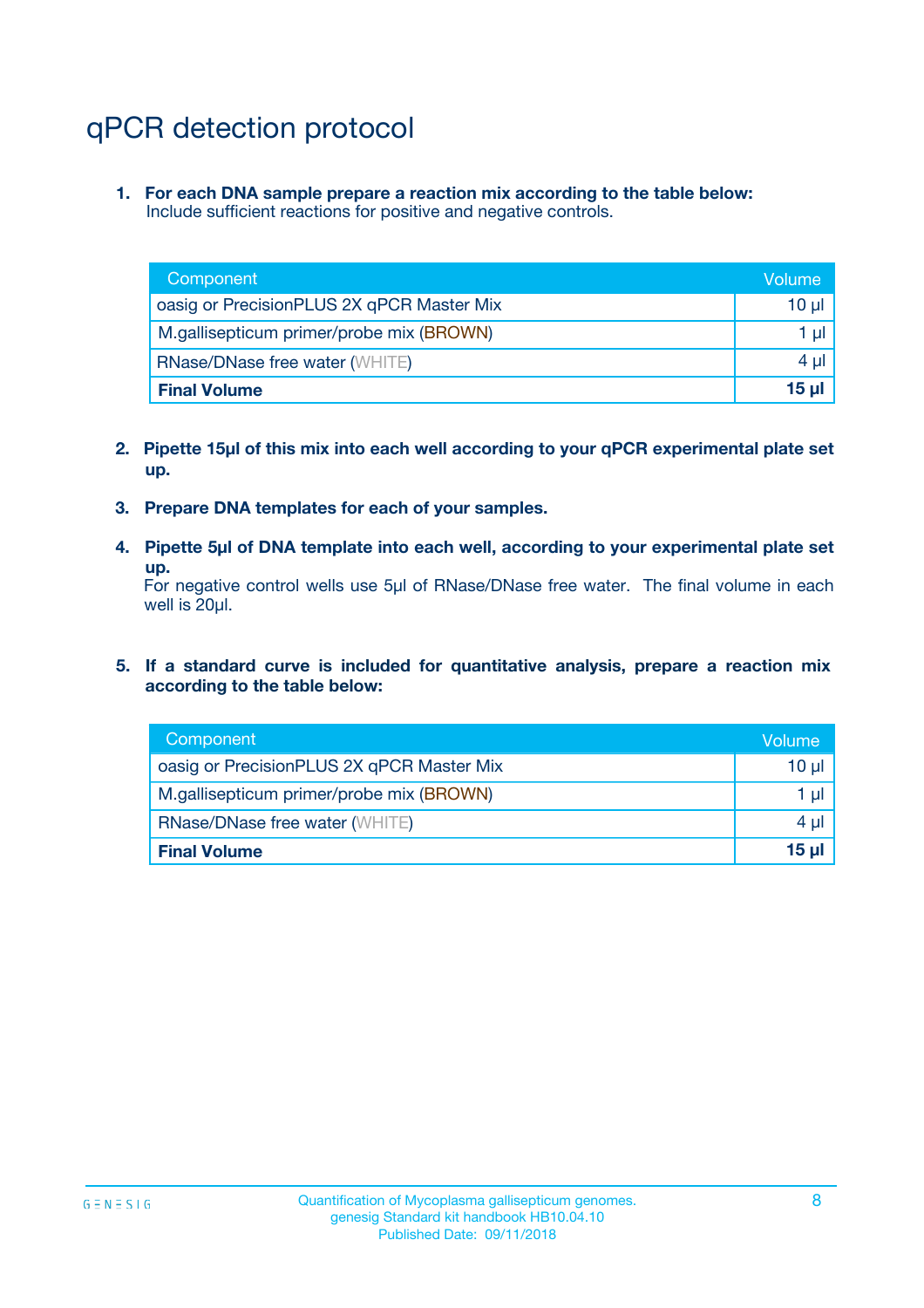### **6. Preparation of a standard curve dilution series.**

- 1) Pipette 90µl of template preparation buffer into 5 tubes and label 2-6
- 2) Pipette 10µl of Positive Control Template (RED) into tube 2
- 3) Vortex thoroughly
- 4) Change pipette tip and pipette 10µl from tube 2 into tube 3
- 5) Vortex thoroughly

Repeat steps 4 and 5 to complete the dilution series

| <b>Standard Curve</b>         | <b>Copy Number</b>     |
|-------------------------------|------------------------|
| Tube 1 Positive control (RED) | $2 \times 10^5$ per µl |
| Tube 2                        | $2 \times 10^4$ per µl |
| Tube 3                        | $2 \times 10^3$ per µl |
| Tube 4                        | $2 \times 10^2$ per µl |
| Tube 5                        | 20 per µl              |
| Tube 6                        | 2 per ul               |

7. Pipette 5µl of standard template into each well for the standard curve according to your experimental plate set up.

The final volume in each well is 20µl.

# qPCR amplification protocol

Amplification conditions using oasig or PrecisionPLUS2X qPCR Master Mix.

|             | <b>Step</b>       | <b>Time</b>     | <b>Temp</b>    |
|-------------|-------------------|-----------------|----------------|
|             | Enzyme activation | 2 min           | $95^{\circ}$ C |
| Cycling x50 | Denaturation      | 10 <sub>s</sub> | 95 $°C$        |
|             | DATA COLLECTION * | 60 s            | 60 °C          |

\* Fluorogenic data should be collected during this step through the FAM channel